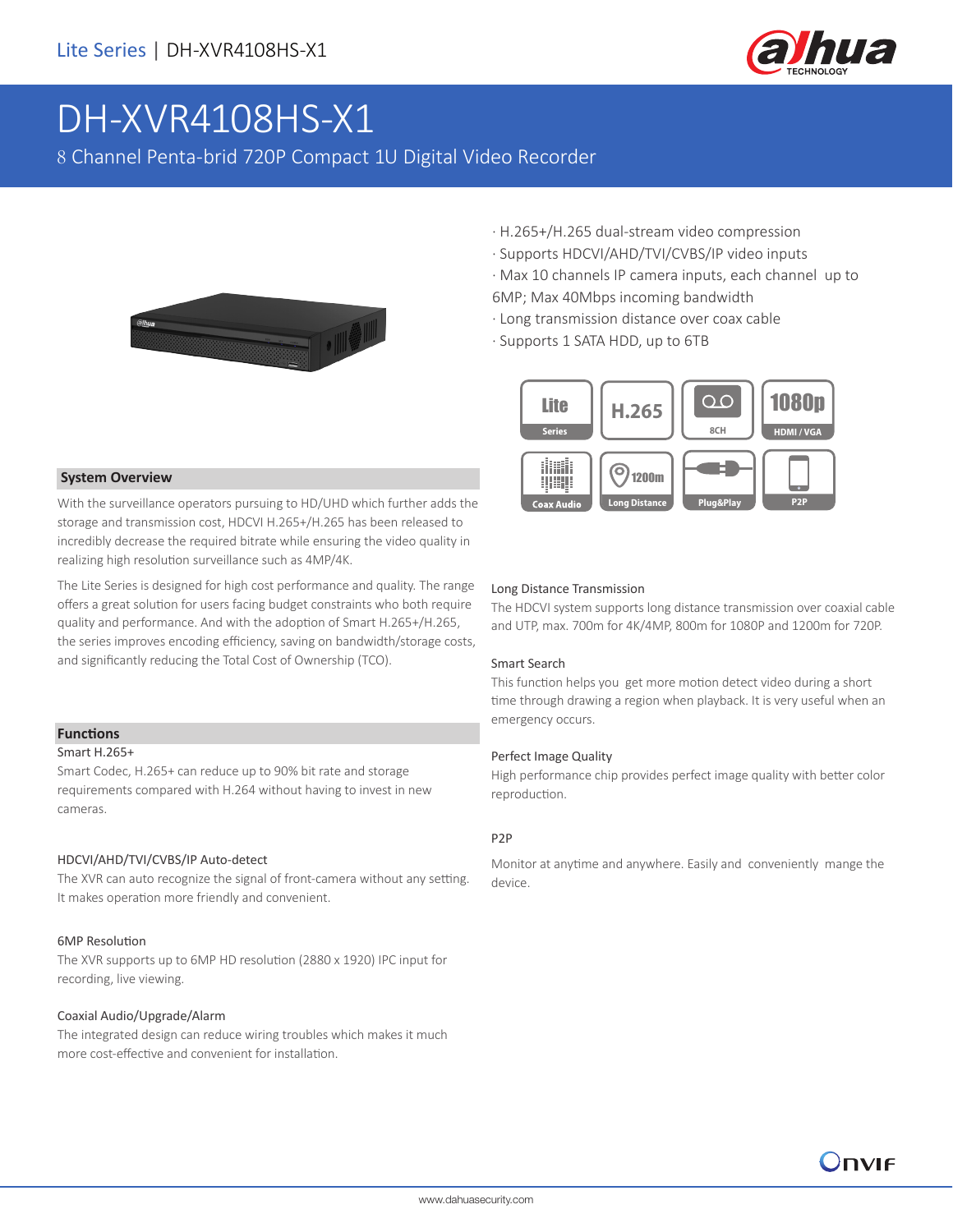## Lite Series | DH-XVR4108HS-X1

| <b>Technical Specification</b> |                                                                                                                                                                                                          | Video Detection and Alarm          |                                                                                                                                                                             |
|--------------------------------|----------------------------------------------------------------------------------------------------------------------------------------------------------------------------------------------------------|------------------------------------|-----------------------------------------------------------------------------------------------------------------------------------------------------------------------------|
| System                         |                                                                                                                                                                                                          | <b>Trigger Events</b>              | Recording, PTZ, Tour, Video Push, Email, FTP, Snapshot,<br>Buzzer and Screen Tips                                                                                           |
| Main Processor                 | Embedded Processor                                                                                                                                                                                       | Video Detection                    | Motion Detection, MD Zones: 396 (22 × 18), Video Loss,                                                                                                                      |
| Operating System               | Embedded LINUX                                                                                                                                                                                           |                                    | Tampering and Diagnosis                                                                                                                                                     |
| Video and Audio                |                                                                                                                                                                                                          | Alarm input                        | N/A                                                                                                                                                                         |
| Analog Camera Input            | 8 Channel, BNC                                                                                                                                                                                           | Relay Output                       | N/A                                                                                                                                                                         |
| <b>HDCVI Camera</b>            | 1080P@25/30fps, 720P@50/60fps, 720P@25/30fps                                                                                                                                                             | Playback and Backup                |                                                                                                                                                                             |
| AHD Camera                     | 1080P@25/30, 720P@25/30fps                                                                                                                                                                               | Playback                           | 1/4/9                                                                                                                                                                       |
| <b>TVI Camera</b>              | 1080P@25/30, 720P@25/30fps                                                                                                                                                                               | Search Mode                        | Time /Date, Alarm, MD and Exact Search (accurate to<br>second)                                                                                                              |
| <b>CVBS Camera</b>             | PAL/NTSC                                                                                                                                                                                                 |                                    | Play, Pause, Stop, Rewind, Fast play, Slow Play, Next File,<br>Previous File, Next Camera, Previous Camera, Full Screen,<br>Repeat, Shuffle, Backup Selection, Digital Zoom |
| IP Camera Input                | 8+2, each channel up to 6MP                                                                                                                                                                              | Playback Function                  |                                                                                                                                                                             |
| Audio In/Out                   | $1/1$ , RCA                                                                                                                                                                                              | Backup Mode                        | USB Device/Network                                                                                                                                                          |
| Two-way Talk                   | Reuse audio in/out, RCA                                                                                                                                                                                  |                                    |                                                                                                                                                                             |
| Recording                      |                                                                                                                                                                                                          | Storage                            |                                                                                                                                                                             |
| Video Compression              | · H.265+/H.265 dual-stream video compression                                                                                                                                                             | Internal HDD                       | 1 SATA Port, up to 6TB capacity                                                                                                                                             |
| Resolution                     | 1080N, 720P, 960H, D1, CIF                                                                                                                                                                               | eSATA                              | N/A                                                                                                                                                                         |
|                                | Main Stream:                                                                                                                                                                                             | Auxiliary Interface                |                                                                                                                                                                             |
| Record Rate                    | the 1st channel 1080N/720P(1~25/30fps), others<br>1080N/720P(1~15fps);                                                                                                                                   | <b>USB</b>                         | 2 USB 2.0                                                                                                                                                                   |
|                                | 960H/D1/CIF (1~25/30fps)                                                                                                                                                                                 | <b>RS232</b>                       | N/A                                                                                                                                                                         |
| Video Bit Rate                 | Sub stream: CIF (1~7fps)<br>32Kbps ~ 4096Kbps Per Channel                                                                                                                                                | <b>RS485</b>                       | 1 Port, for PTZ Control                                                                                                                                                     |
|                                |                                                                                                                                                                                                          | Electrical                         |                                                                                                                                                                             |
| Record Mode                    | Manual, Schedule (General, Continuous), MD (Video detection:<br>Motion Detection, Video Loss, Tampering), Alarm, Stop                                                                                    | Power Supply                       | DC12V/1.2A                                                                                                                                                                  |
| Record Interval                | $1~\degree$ 60 min (default: 60 min), Pre-record: $1~\degree$ 30 sec, Post-<br>record: 10 ~ 300 sec                                                                                                      | Power Consumption<br>(without HDD) | <10W                                                                                                                                                                        |
| Audio Compression              | AAC(only for the 1st channel), G.711A, G.711U, PCM                                                                                                                                                       | Construction                       |                                                                                                                                                                             |
| Audio Sample Rate              | 8KHz, 16 bit Per Channel                                                                                                                                                                                 | Dimensions                         | Compact 1U, 260×236×48mm(10.2"×9.3"×1.9")                                                                                                                                   |
| Audio Bit Rate                 | 64Kbps Per Channel                                                                                                                                                                                       | Net Weight<br>(without HDD)        | 0.9kg(2.0lb)                                                                                                                                                                |
| Display                        |                                                                                                                                                                                                          | Gross Weight                       | 1.6kg (3.5lb)                                                                                                                                                               |
| Interface                      | 1 HDMI, 1 VGA                                                                                                                                                                                            | Installation                       | Desktop installation                                                                                                                                                        |
| Resolution                     | 1920×1080, 1280×1024, 1280×720                                                                                                                                                                           | Environmental                      |                                                                                                                                                                             |
| Multi-screen Display           | When IP extension mode not enabled: 1/4/8/9<br>When IP extension mode enabled: 1/4/8/9/16                                                                                                                | <b>Operating Conditions</b>        | $-10^{\circ}$ C ~ +45°C (+14°F ~ +113°F), up to 55°C/131°F with case<br>fan, 10~ 90% RH                                                                                     |
|                                | Camera title, Time, Video loss, Camera lock, Motion detection,                                                                                                                                           | <b>Storage Conditions</b>          | -20°C ~ +70°C (-4°F ~ +158°F), 0~90% RH                                                                                                                                     |
| <b>OSD</b>                     | Recording                                                                                                                                                                                                | Third-party Support                |                                                                                                                                                                             |
| Network                        |                                                                                                                                                                                                          |                                    | Dahua, Arecont Vision, AXIS, Bosch, Brickcom, Canon, CP                                                                                                                     |
| Interface                      | 1 RJ-45 Port (100M)                                                                                                                                                                                      | Third-party Support                | Plus, Dynacolor, Honeywell, Panasonic, Pelco, Samsung,<br>Sanyo, Sony, Videotec, Vivotek, and more                                                                          |
| Network Function               | HTTP, HTTPS, TCP/IP, IPv4/IPv6, Wi-Fi, 3G/4G, SNMP, UPnP,<br>RTSP, UDP, SMTP, NTP, DHCP, DNS, IP Filter, PPPoE, DDNS, FTP,<br>Alarm Server, P2P, IP Search (Supports Dahua IP camera, DVR,<br>NVS, etc.) | Certifications                     |                                                                                                                                                                             |
|                                |                                                                                                                                                                                                          |                                    | FCC: Part 15 Subpart B                                                                                                                                                      |
| Max. User Access               | 128 users                                                                                                                                                                                                | Certifications                     | CE: CE-LVD: EN 60950-1/IEC 60950-1<br>CE-EMC: EN 61000-3-2, EN 61000-3-3, EN 55032, EN 50130,                                                                               |
| Smart Phone                    | iPhone, iPad, Android                                                                                                                                                                                    |                                    | EN 55024                                                                                                                                                                    |
| Interoperability               | ONVIF 16.12, CGI Conformant                                                                                                                                                                              |                                    |                                                                                                                                                                             |